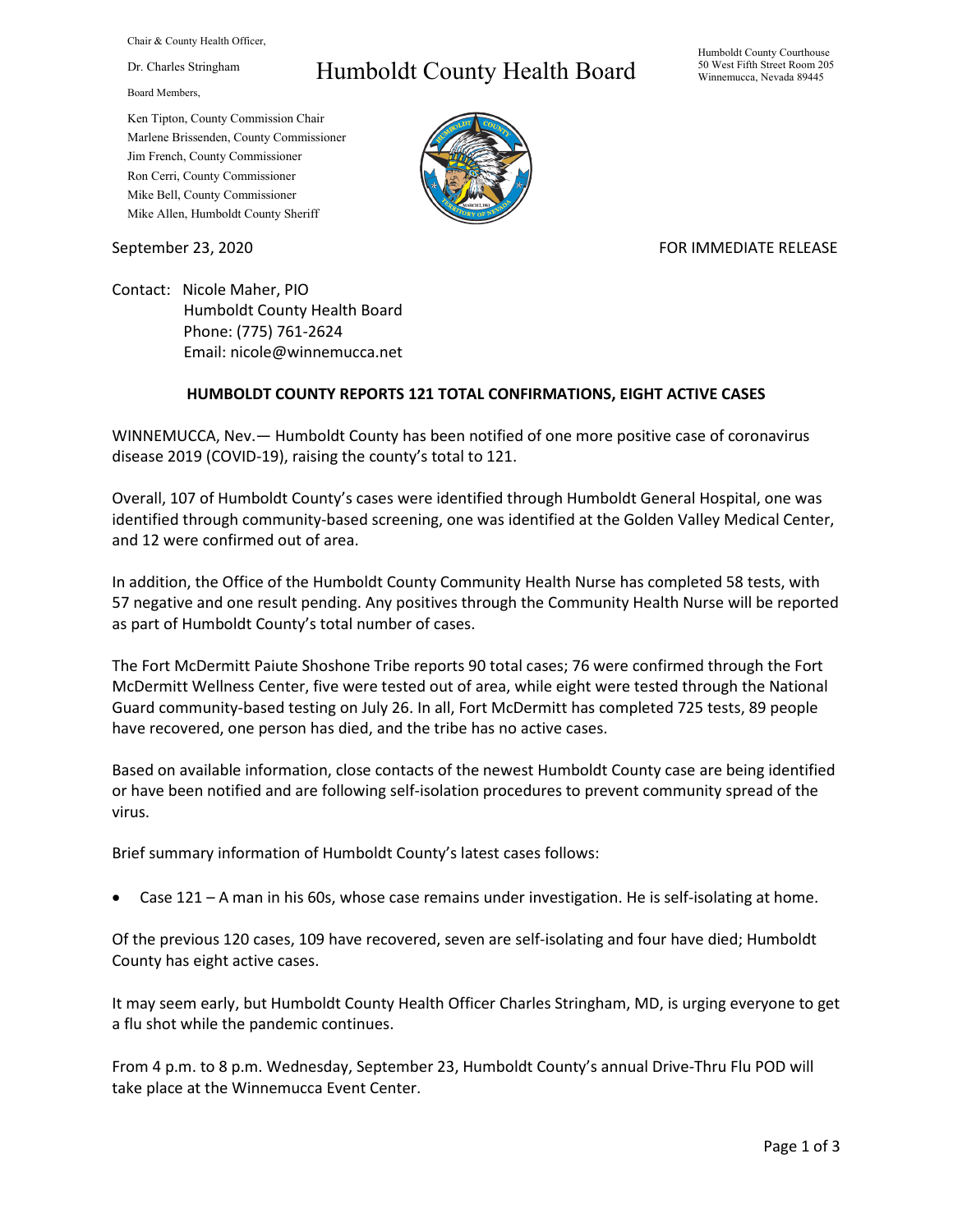Dr. Stringham said the quadrivalent vaccine will protect against four flu viruses, including two influenza A viruses and two influenza B viruses—just in time for the official start of flu season on October 1.

Dr. Stringham said it's better to get the flu vaccine earlier rather than later, especially in light of the COVID-19 pandemic.

"We need to prepare our community to ensure we don't overwhelm the medical system with flu issues," he said. "Our frontline workers have been working around the clock to prevent the spread of COVID-19, and we want to make sure the flu does not become an overlapping issue."

Also, contrary to popular myth, Dr. Stringham said it is absolutely impossible to get the flu from the flu vaccine.

"The flu shot can be accompanied by some localized pain and inflammation at the injection site, and some people can even have a low-grade fever," he said, "but the flu shot absolutely does not give you the flu."

Dr. Stringham, "I would urge every citizen of Humboldt County, from age 6 months and up, to take advantage of the many opportunities to get a flu shot, including the Wednesday, September 23, flu POD."

To prevent the spread of COVID-19 in Humboldt County:

- Stay home to limit exposure, and wear a facial covering if going out in public is necessary.
- Maintain 6 feet of distance from other people at all times.
- Wash hands often with soap and water for at least 20 seconds. If soap and water are not available, use an alcohol-based hand sanitizer.
- Avoid visiting sick people or those who are self-isolating.
- Avoid touching eyes, nose, and mouth.
- Cover coughs and sneezes with a tissue, and throw the tissue in the trash.
- Clean and disinfect frequently touched objects and surfaces.
- Self-isolate if they have had a known exposure, or if they are awaiting COVID-19 test results.
- Stay informed. The COVID-19 situation is changing frequently. Up-to-date information is available on the Centers for Disease Control and Prevention (CDC) [website.](http://www.cdc.gov/coronavirus/2019-ncov/index.html)

The Humboldt General Hospital Screening Clinic continues to test symptomatic and exposed residents from 8 a.m. to 5 p.m. Monday through Friday. The clinic may be accessed from the ramp entrance on Mizpah Street. Residents should call (775) 623-5222, ext. 1379, to alert staff and wait for assistance.

The Office of the Humboldt County Community Health Nurse also is offering testing to asymptomatic persons with no known exposure. For more information or to make an appointment, residents may call the clinic at (775) 623-6575.

Free cloth masks are available to community members at the Olsen's and Ridley's pharmacies, courtesy of the Mucca Mask Makers, or by messaging the group on Facebook @Mucca Mask Makers.

Local COVID-19 information is available in Spanish @CovidEspanol. Humboldt County COVID-19 updates